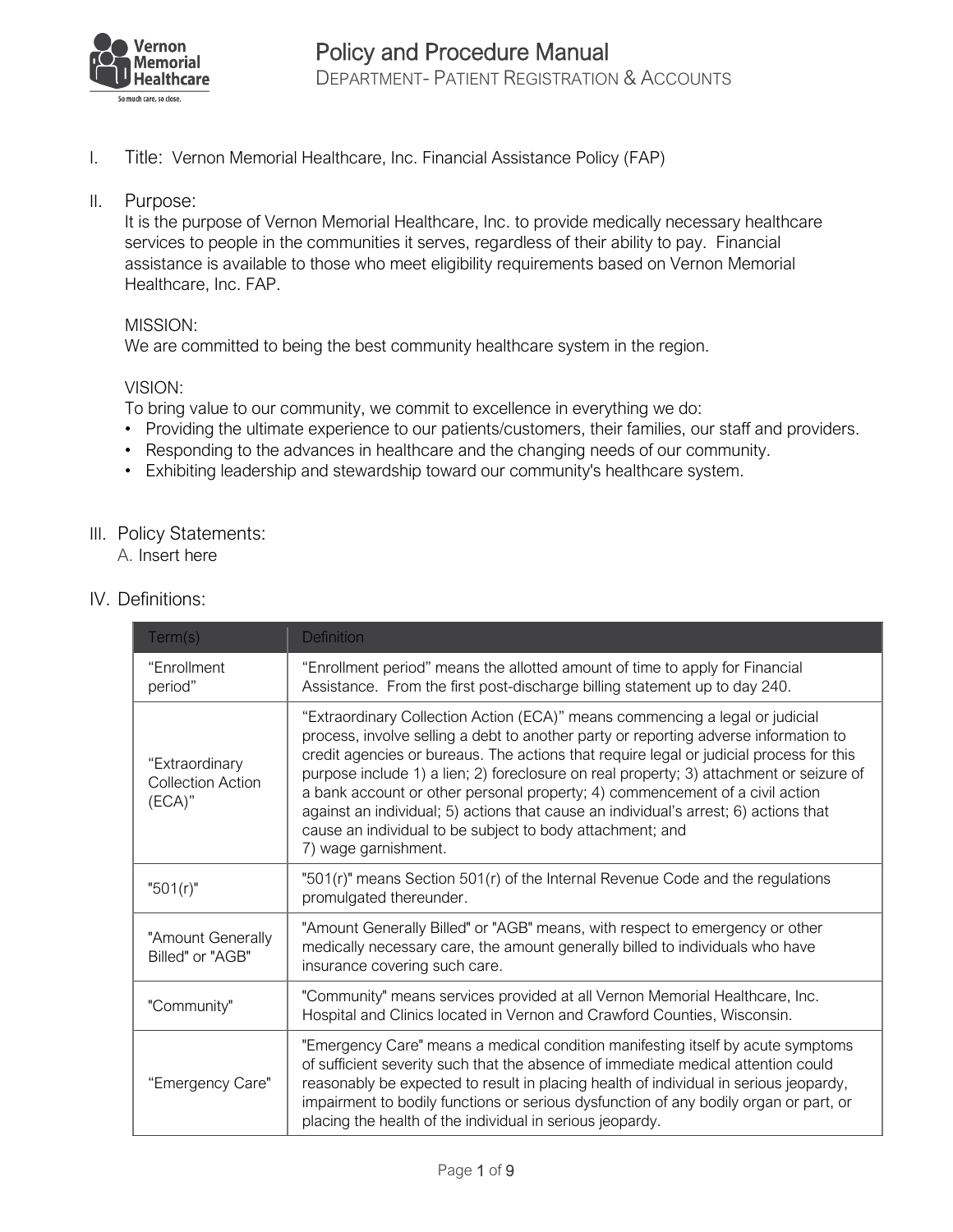

| "Medically<br>Necessary Care" | "Medically Necessary Care" means care that is determined to be medically<br>necessary following a determination of clinical merit by a licensed physician in<br>consultation with the admitting physician.                                                                                                                                                                                                                                                        |  |
|-------------------------------|-------------------------------------------------------------------------------------------------------------------------------------------------------------------------------------------------------------------------------------------------------------------------------------------------------------------------------------------------------------------------------------------------------------------------------------------------------------------|--|
| "Organization"                | "Organization" means Vernon Memorial Healthcare, Inc. This includes Vernon<br>Memorial Hospital, Hirsch Clinic-VMH, Bland Clinic-VMH, Kickapoo Valley Medical<br>Clinic-VMH, and La Farge Medical Clinic-VMH.                                                                                                                                                                                                                                                     |  |
| "Patient"                     | "Patient" means those persons who receive emergency or medically necessary care<br>at the Organization.                                                                                                                                                                                                                                                                                                                                                           |  |
| "Guarantor"                   | "Guarantor" means the patient or person financially responsible for the bill received<br>for services provided at Vernon Memorial Healthcare, Inc.                                                                                                                                                                                                                                                                                                                |  |
| "Uninsured"                   | "Uninsured" means patients with no insurance coverage (no coverage from health<br>insurance or third-party payers) will be provided an uninsured discount at the time<br>the charges are processed. An uninsured patient who qualifies for Financial<br>Assistance will receive an Uninsured Discount.                                                                                                                                                            |  |
| "Income"                      | Income includes: gross wages; salaries; tips; income from business and self-<br>employment; unemployment compensation; workers' compensation; Social Security;<br>Supplemental Security Income; veterans' payments; survivor benefits; pension or<br>retirement income; interest; dividends; royalties; income from rental properties,<br>estates, and trusts; alimony; child support; assistance from outside the household;<br>and other miscellaneous sources. |  |

# V. Procedure:

To establish guidelines for the Financial Assistance Policy (FAP) to patients served by Vernon Memorial Healthcare, Inc.

- 1. Financial assistance is available for Medically Necessary procedures and treatments only. Medically necessary services are defined by Medicare as health care services or supplies needed to diagnose or treat an illness, injury, condition, disease, or its symptoms and that meet accepted standards of medicine. Elective procedures and treatment are not available for Financial Assistance.
- 2. Uninsured Discount: Patients with no third-party coverage (no health insurance) will be issued an uninsured discount on the total charges that are Medically Necessary. Patients who receive the Uninsured Discount are eligible to apply for additional Financial Assistance.
- 3. Financial Assistance: Patients may apply for financial assistance and will qualify when the family income is less than or equal to 400% of the current FPL.
	- a) Family income equal to or less than 200% FPL are eligible to receive a 100% discount.
	- b) Family income above 200% FPL but equal to or less than 225% are eligible to receive a 60% discount.
	- c) Family income above 225% FPL but equal to or less than 250% are eligible to receive a 55% discount.
	- d) Family income above 250% FPL but equal to or less than 275% are eligible to receive a 50% discount.
	- e) Family income above 275% FPL but equal to or less than 400% are eligible to receive a 45% discount.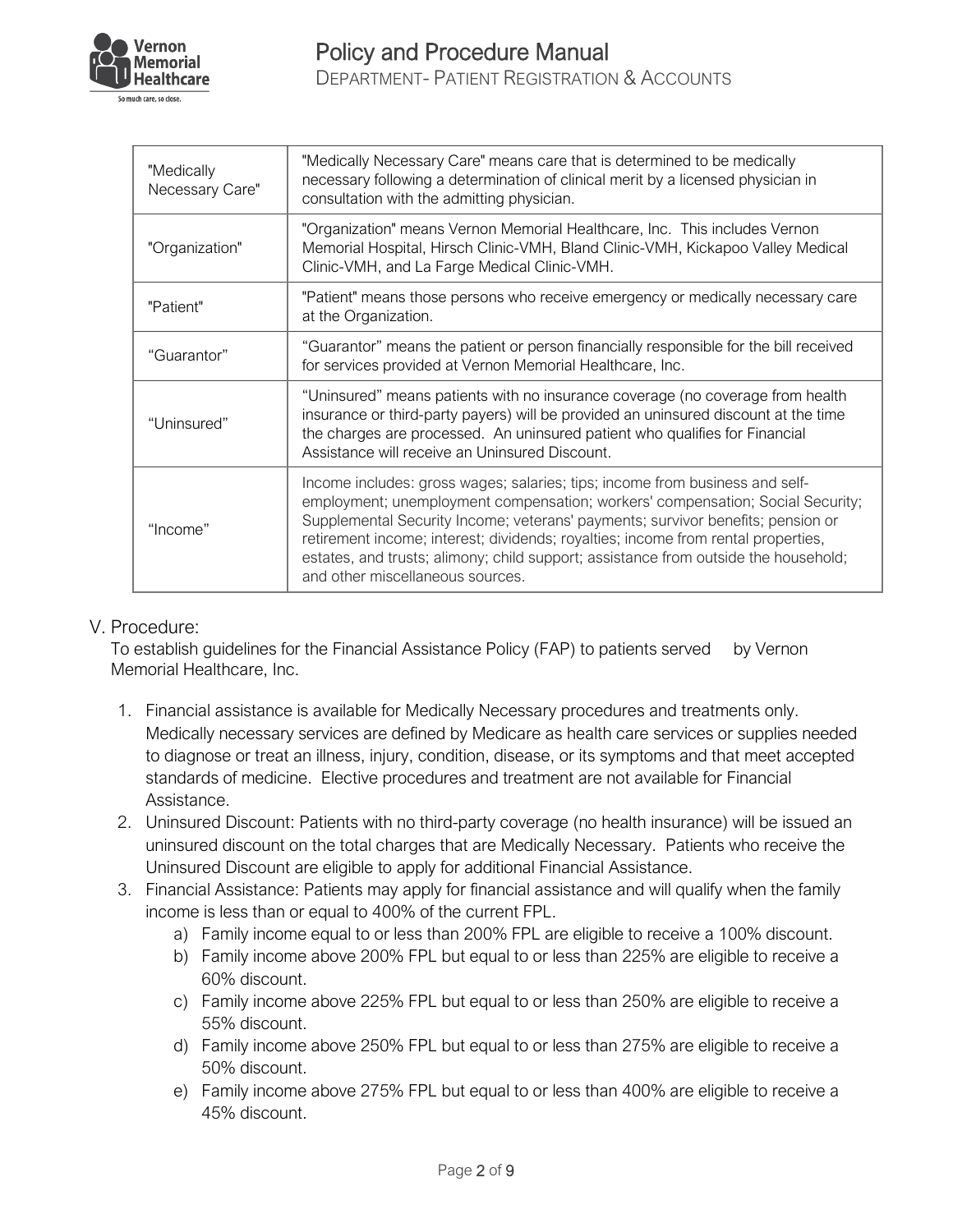

- f) As set forward in Section 12 below, a patient eligible for financial assistance will not be charged more for medically necessary care than the AGB.
- 4. Catastrophic Care: Patients not meeting financial assistance eligibility thresholds may be eligible for assistance under circumstances when medical bills would result in severe financial hardship. Patients, or their guarantors, may be eligible for catastrophic care assistance if they incurred outof-pocket obligations resulting from medical services provided by Vernon Memorial Healthcare, Inc. that exceed 25% of the adjusted gross income and have income below the equivalent of 600% of the Federal Poverty Level (FPL) threshold as published by the U.S. Department of Health & Human Services (or a successor).
- 5. Criteria used to determine eligibility for this FAP application includes family size, federal poverty levels and income guidelines.
- 6. In accordance with Vernon Memorial Healthcare, Inc.'s values, employees will provide patients and family members with the ultimate experience possible during the FAP process. All patient and financial information is confidential and will not be shared outside of Vernon Memorial Healthcare, Inc., or the Collection Agency.
	- a) Vernon Memorial Healthcare, Inc. adheres the privacy and security of patient protected health information according to regulation.
- 7. FAP patients must complete an application form and supply all necessary information required to make a determination for program eligibility.
	- a) The application form will be subject to verification of the individual or family's current financial status.
	- b) Patients may appeal FAP decisions.
	- c) Information and supporting documents required for application submission are also listed on the application form.
		- i. Income Verification (NA for families at or below 200% of the most current FPG):
			- (1) Applicants may provide one of the following:
				- (a) Prior year W-2, two most recent pay stubs, letter from employer, or Form 4506-T (if W-2 not filed), federal tax return.
				- (b) Self-employed individuals will be required to submit detail of the most recent three months of income and expenses for the business.
				- (c) Adequate information must be made available to determine eligibility for the program.
				- (d) Self- declaration of Income may be used.
				- (e) Patients who are unable to provide written verification may provide a signed statement of income.
		- ii. Required income documentation (NA for families at or below 200% of the most current FPG):
			- (1) Copy of Federal Tax Return
			- (2) Current Proof of Income (paystubs)
			- (3) Proof of other income (alimony, worker's compensation, unemployment, veteran's benefits)
			- (4) Current Bank Statements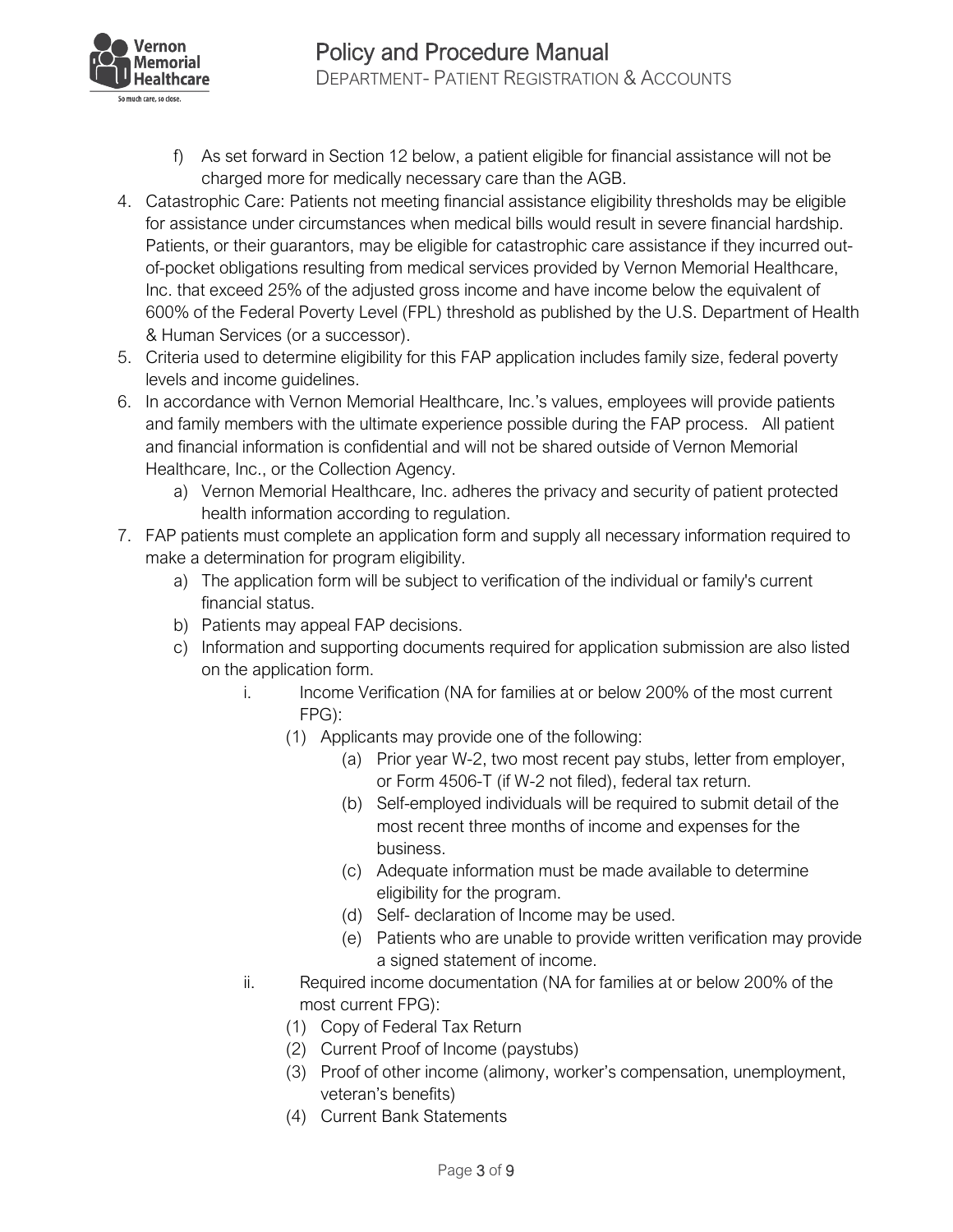

- (a) Checking Account(s)
- (b) Savings Account(s)
- 8. The enrollment period for a patient to enroll in Vernon Memorial Healthcare, Inc.'s FAP is 240 days, starting upon issue of the first post-discharge billing statement.
	- a) Patients will be unable to qualify for FAP after 240 days of the first post-discharge billing statement. (Day 241)
- 9. Financial Assistance Policy:
	- a) FAP application and list of required documents will be provided to any patient upon request.
		- i. A link to all required FAP documents will be posted on Vernon Memorial Healthcare, Inc.'s website: http://vmh.org/
		- ii. Financial Assistance can be requested online at http://vmh.org/, by telephone, by mail or at every registration desk at the hospital, clinics, and hospice. Requests by mail should be mailed to:

Patient Accounts 507 S. Main St. Viroqua, WI 54665

- 10. Financial assistance is not available on charges pending insurance processing. This includes charges the patient's insurance carrier has not been able to process due to member noncompliance and pending liability or disability determinations.
- 11. Eligible/Ineligible Services:
	- a) Eligible Services:
		- i. In compliance with Emergency Medical Treatment and Labor Act (EMTALA), all emergency medical services provided in an emergency room setting and billed by Vernon Memorial Healthcare, Inc. are eligible under this policy. Vernon Memorial Healthcare, Inc. will provide, without discrimination, care for emergency medical conditions to individuals regardless of whether they are financial assistance eligible.
			- (1) All services associated with inpatient and outpatient care that is billed directly from Vernon Memorial Healthcare, Inc. that are Medically Necessary are eligible.
		- ii. Ineligible Services:
			- (1) Physician's fees associated with inpatient and outpatient care that are not billed through Vernon Memorial Healthcare, Inc.
			- (2) Services received from Providers not employed by Vernon Memorial Healthcare, Inc. This includes the professional fees for services provided by Gundersen Health System Providers who are approved to provide services in the Vernon Memorial Healthcare, Inc.'s hospital setting.
			- (3) Services that are not Medically Necessary or are considered Elective.
			- (4) Ambulance services not billed through Vernon Memorial Healthcare, Inc.
			- (5) Durable medical equipment provided to the patient that is not billed through Vernon Memorial Healthcare, Inc.
			- (6) Copay balances
			- (7) Out of Network balances due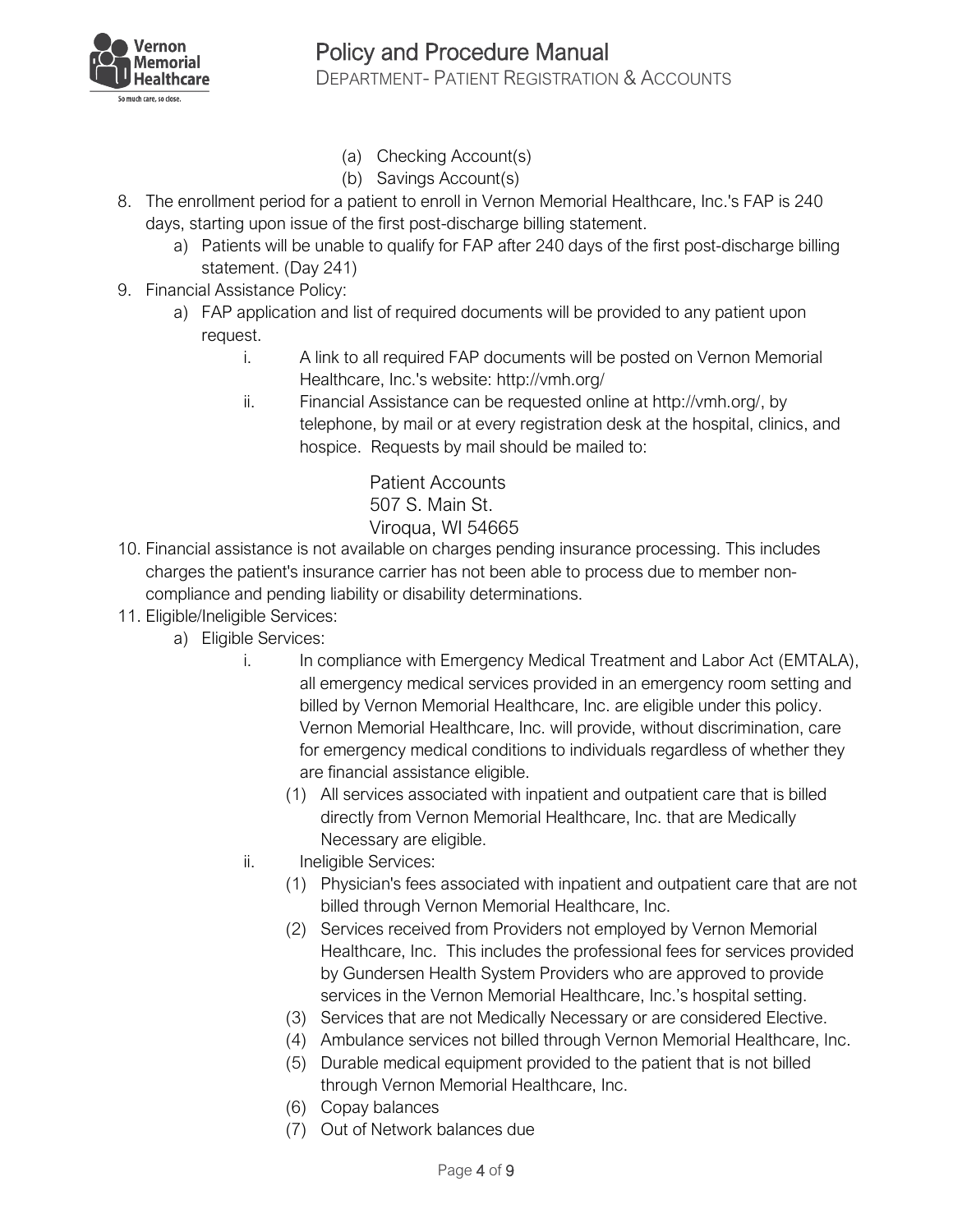

- (8) Failure to comply with insurance requirements (referral, prior authorization)
- (9) Retail pharmacy transactions
- 12. Plain Language Summary (PLS)
	- a) Each billing statement will include a plain language summary that describes how to acquire additional information regarding eligibility and application.
	- b) A PLS will also be posted on Vernon Memorial Healthcare, Inc.'s website: www.vmh.org
	- c) A PLS will be made available in printed format in English, German and Spanish at the time of registration.
- 13. Financial Assistance (FAP) Application
	- a) FAP application and list of required documents will be provided to any patient upon request. The application can also be mailed upon request. The application enrollment period is effective within 240 days from the first post-discharge billing statement.
	- b) The FAP Application will be posted on Vernon Memorial Healthcare, Inc.'s website: http://www.vmh.org/content/financial-assistance-program .
	- c) Financial assistance applications will be evaluated to determine most generous discounts available under the Vernon Memorial Healthcare, Inc. FAP and according to the Federal poverty guidelines, reviewed annually at https://www.dhs.wisconsin.gov/medicaid/fpl.htm.
	- d) Financial need may be determined in accordance with procedures that involve an individual assessment of financial need and will:
		- i. Include a general screening process.
		- ii. Include an application process, in which the patient or patient's guarantor are required to provide personal, financial and other information and documentation.
			- (1) This application process may be completed with the assistance of a Vernon Memorial Healthcare, Inc. Business Office representative, online or by mail.
	- e) FAP application forms may be accepted verbally, however all requested documentation will be required prior to approval and the verbal information will be transferred to an application in writing.
	- f) Vernon Memorial Healthcare, Inc. may choose to waive such conditions or criteria for the FAP in situations where the patient/guarantor is not capable of meeting these requirements per management and CFO approval.
	- g) Vernon Memorial Healthcare, Inc. understands that an individual and/or family's income situation will change over time.
	- h) Vernon Memorial Healthcare, Inc. will re-verify eligibility for the FAP every 12 months. Patients may contact the Patient Accounts office if they acquire a new bill after 1 year of FAP eligibility and need to renew their application.
	- i) Eligibility for FAP will be considered for those individuals who are insured, uninsured or underinsured and who are unable to pay for their care, based upon a determination of financial need.
	- j) The granting of financial assistance will be based on an individualized determination of financial need and will not take into account age, gender, race, social or immigrant status, sexual orientation or religious affiliation.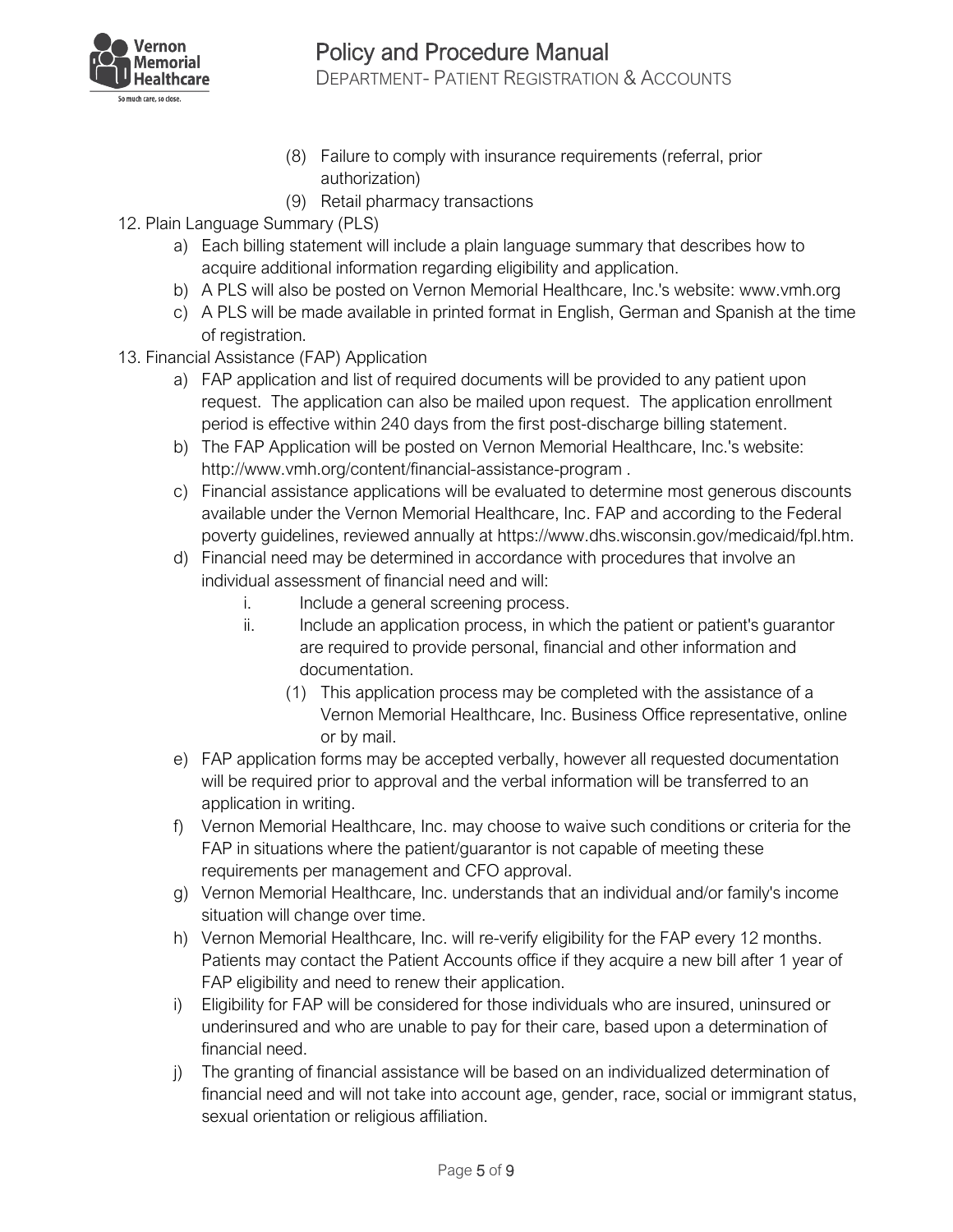

- k) Specific Eligibility Criteria:
- 14. Individual or family income, which may take into account family size and other pertinent factors.
	- a) Family: Defined by the U.S. Census Bureau, a family is a group of two or more people who reside together and are related by birth, marriage, or adoption.
		- i. A dependent claimed on an income tax return can be used for determining eligibility for this policy.
		- ii. Other financial obligations, such as living expenses and other items in relation to living expenses and income.
		- iii. Other financial resources available to patients, such as an insurance plan through the Health Insurance Exchange, Medicaid or other public assistance programs, may affect the determination of assistance. (NA for families at or below 200% of the most current FPG)
			- (1) FAP applicants are encouraged to apply to public programs and private health insurance coverage. Applicants choosing not to apply for these programs may be denied financial assistance. (NA for families at or below 200% of the most current FPG):
			- (2) Applicants likely to qualify for Wisconsin Medicaid are encouraged to apply for coverage and receive a determination in order to qualify for FAP. Determinations from Wisconsin Medicaid received within six (6) months of the FAP application date will be accepted. (NA for families at or below 200% of the most current FPG):
		- iv. Patients receiving home health care services must meet the definition of home bound and the home must be the best place for service to be provided.
- 15. Amounts Generally Billed (AGB):
	- a) Following a determination of eligibility under this FAP, a patient eligible for financial assistance will not be charged more for medically necessary care than the AGB.
- 16. Vernon Memorial Healthcare, Inc. determines AGB based on all claims paid in full to Vernon Memorial Healthcare, Inc. by Medicare, Medicare Advantage, Medicaid, Medicaid HMO and private health insurers (including payments by Medicare beneficiaries or insured individuals themselves), over a 12-month period, divided by the associated gross charges for those claims using the Look-Back Method.
- 17. The AGB is the expected payment from the patient or guarantor who is eligible for Financial Assistance.
	- a) Only those approved for financial assistance may not be charged more than the AGB for emergency or other medically necessary care.
- 18. Communication of FAP:
	- a) The FAP available from Vernon Memorial Healthcare, Inc. shall be communicated by various means, which may include notices on patient billing statement, brochures located at emergency departments, urgent care, admitting and registration departments, patient financial services or other business associates involved in patient billing process. The FAP policy and complete application shall also be published on Vernon Memorial Healthcare, Inc. website at www.vmh.org.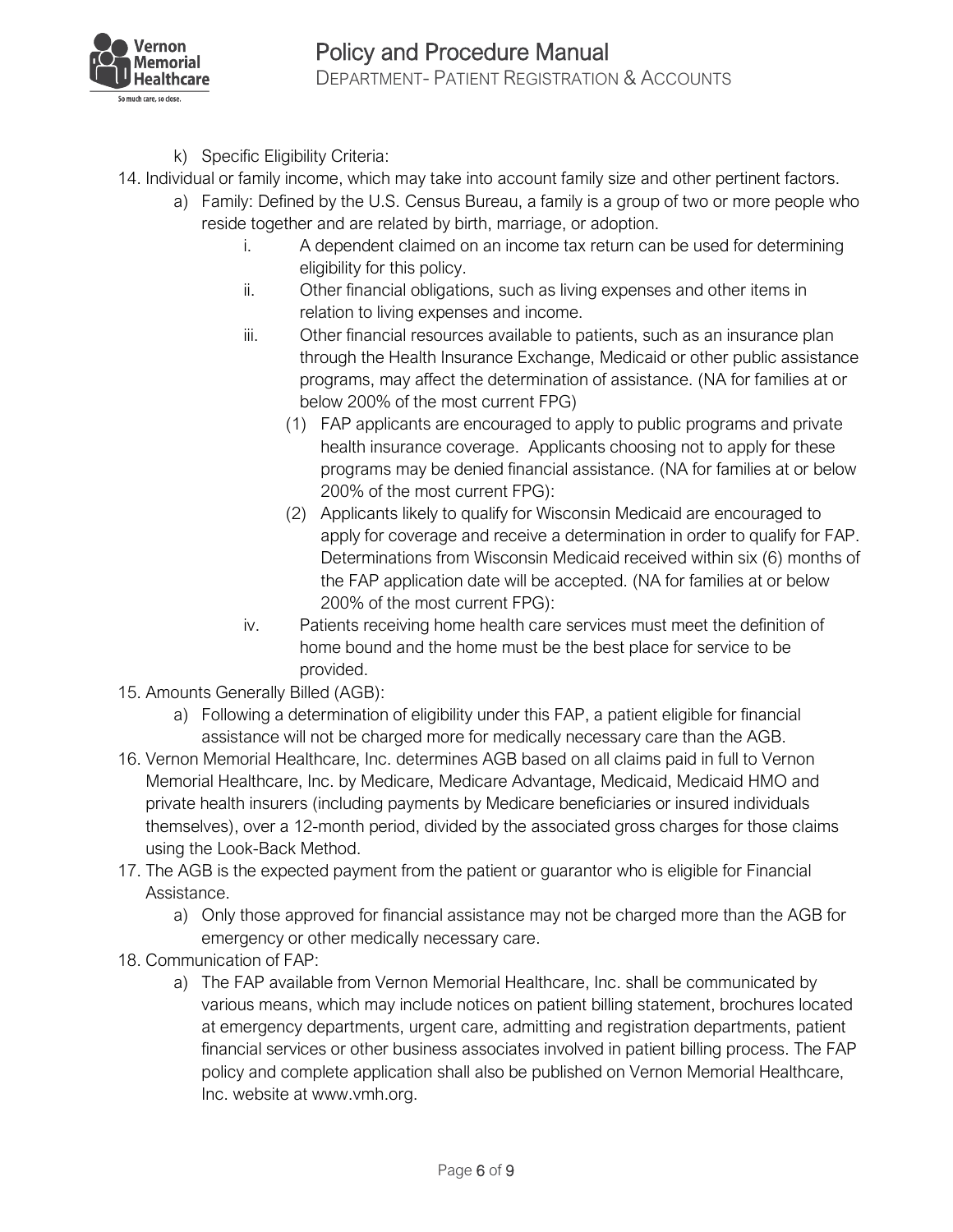

- b) FAP application and list of required documents will be provided to any patient upon request.
- c) Patients can request an application by telephone by calling the Patient Accounts Department at (608) 637-2101.
- d) Patients can request an application by mail by sending a request to:

Patient Accounts 507 S. Main St. Viroqua, WI 54665

- 19. Expectations and Payment:
	- a) It is an expectation that the patient/guarantor will cooperate and supply all necessary information required to make a determination for financial assistance eligibility. This includes application to any program for which they may be eligible prior to their request for the Vernon Memorial Healthcare, Inc. Financial Assistance Program.
		- i. Failure to do so may result in application being denied.
	- b) In the event patient or responsible party is unable to apply for the FAP, Vernon Memorial Healthcare, Inc. may use presumptive eligibility to make a determination of the patient's eligibility.
		- i. Presumptive decisions may be based on:
			- (1) An applicant's prior Vernon Memorial Healthcare, Inc. FAP application
			- (2) Discharged bankruptcies
			- (3) Deceased patient with no property in probate
			- (4) Current eligibility under Medicaid (NA for families at or below 200% of the most current FPG)
	- c) Once approved for FAP, the patient is responsible to make appropriate payments to pay off the balance owed within 12 months.
	- d) The lowest payment arrangement that can be made per month on any account is \$30.00.
	- e) Temporary payment arrangements can be obtained thru a Patient Financial Counselor if the patient cannot afford the minimum of \$30 per month or paid off within 24 months.
	- f) The uninsured discount given to patients without health insurance coverage will be applied in addition to the financial assistance percentage given.
	- g) No other discounts will be granted if a patient has financial assistance.
- 20. Determination:
	- a) The final determination for FAP shall be made within a reasonable amount of time upon receipt of the completed application, required supplemental documents and determination of other program(s) eligibility.
	- b) The patient or guarantor will be notified in writing of the final determination. The patient or guarantor shall also be notified if a determination is delayed pending an incomplete application or if additional information is needed.
		- i. The patient or guarantor has 30 days to respond to a request for additional information/incomplete application.
			- (1) Failure to respond will disqualify the patient for the financial assistance program. If the patient wishes to re-attempt to qualify, the patient will need to complete a new application and provide the required documents.
- 21. Appeal: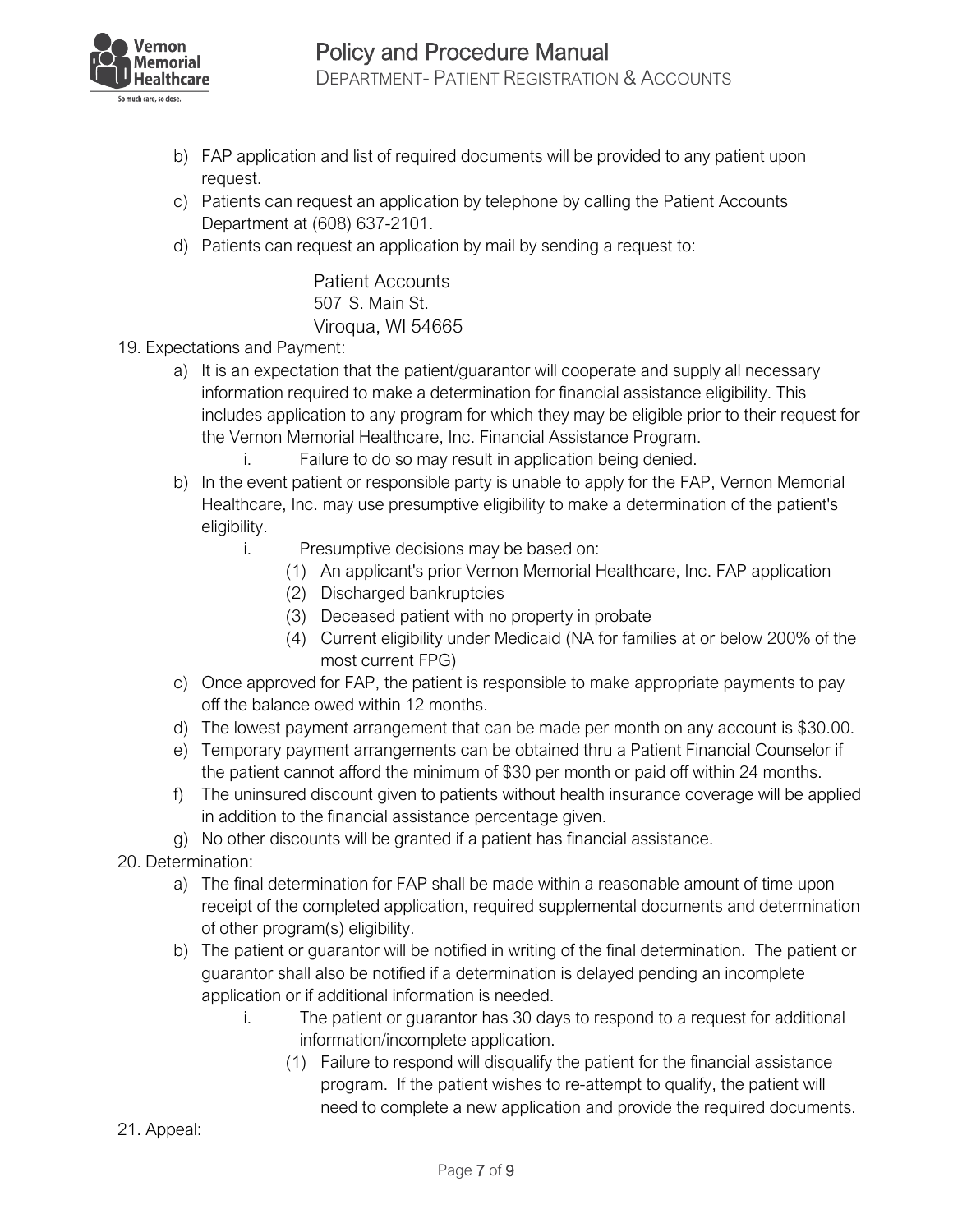

- a) The patient may request an appeal in writing following final determination or denial of FAP.
- b) The Vernon Memorial Healthcare, Inc. Patient Accounts Manager and CFO will review all appeals requests within a reasonable amount of time upon receipt.
	- i. The patient or guarantor will be notified in writing of final determination.
- 22. Extraordinary Collection Actions (ECA) and Reasonable Efforts:
	- a) Vernon Memorial Healthcare, Inc. will make reasonable effort to determine FAP eligibility before considering extraordinary collection actions.
		- i. Reasonable efforts include providing notice orally and in writing, of the FAP during the notification period ending 120 days after the date of the first billing statement post-discharge.
		- ii. It is the guarantor's responsibility to provide a correct mailing address at the time of service or upon moving. If an account does not have a valid address, the determination for "reasonable effort" will have been made.
		- iii. Patients who qualify for financial assistance will remain active for one year, unless their ability to pay improves during the 12-month period. For assistance beyond 12 months, a new application is required.
	- b) In the event a FAP and/or payment are not received, Vernon Memorial Healthcare, Inc. or other authorized parties may proceed with extraordinary collection actions with a minimum of 30 days prior notice. This could include sending collection letters or referral of account to a collection agency. The collection agency will continue collection efforts which may also include credit bureau reporting or legal actions.
		- i. The approved amount thru the FAP may be sent for legal actions, not the total billed amount.
		- ii. Age of placement: accounts that are sent to the collection agency will be submitted 121 days after first post-discharge billing statement if there is no sufficient payment.
		- iii. The collection agency will be notified via email or the agency portal if a patient requests to apply for FAP if within 240 days of the first post-discharge billing statement. Any ECA that is already in process will be suspended until eligibility is determined.
			- (a) Any payments made to an account by the patient prior to FAP approval, will be refunded to the patient if the amount is greater than the discount received with FAP. The minimum account refund is \$5.00.
		- iv. Any account older than 240 days will not be eligible to re-apply for income or status changes.
	- c) Vernon Memorial Healthcare, Inc. authorizes the collection agency to file a Motion for Contempt if the consumer (patient) fails to complete a Financial Disclosure Statement that small claims court sends to them upon entry of judgement.
		- i. The court allows fifteen (15) days to return the completed statement.
- VI. Locations and Providers that follow Financial Assistance Program under Vernon Memorial Healthcare, Inc:
	- Vernon Memorial Hospital 507 S. Main St.